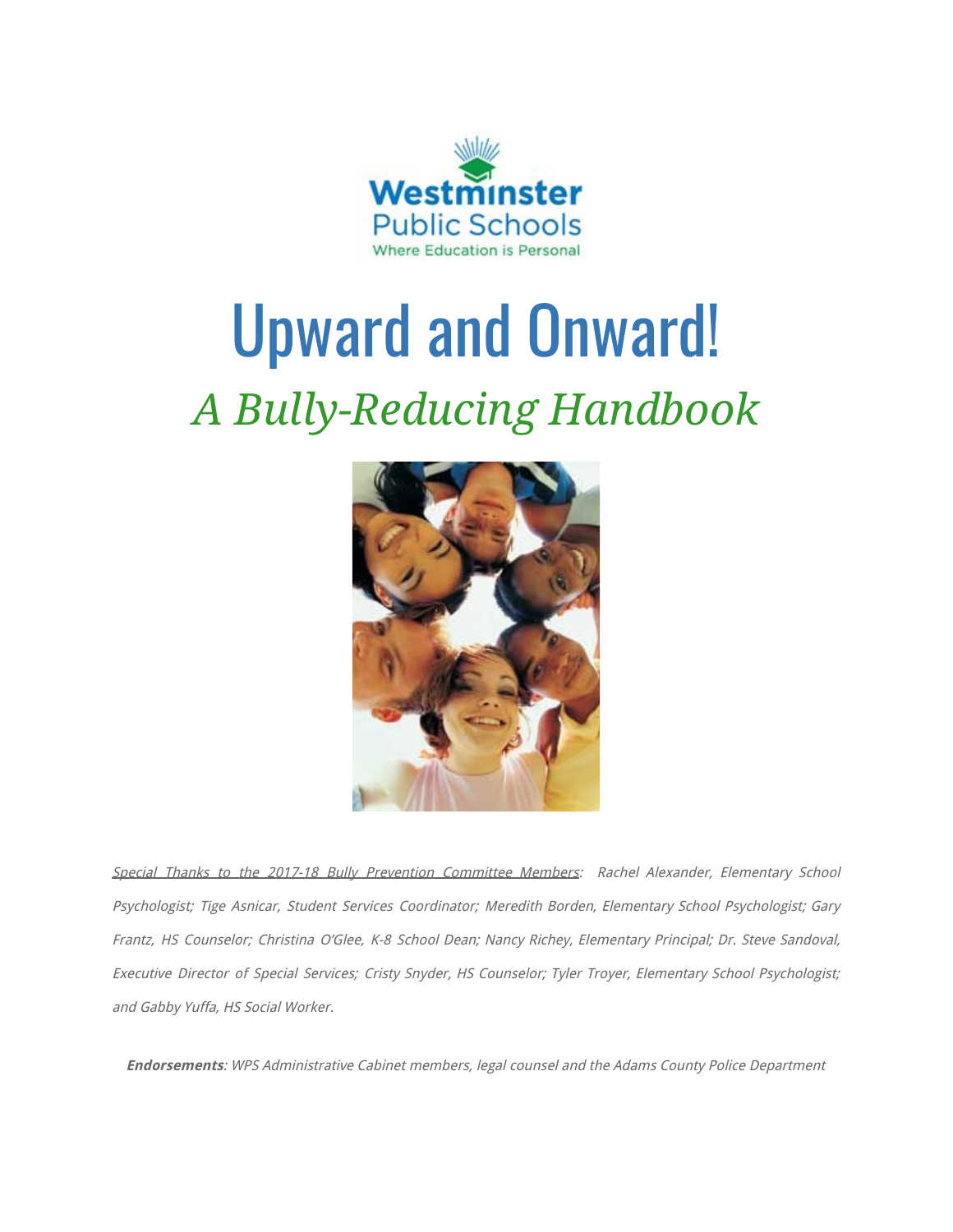# Table of Contents

| <b>Committee Agreements</b>                       |                |
|---------------------------------------------------|----------------|
| What does the research say?                       | $\overline{2}$ |
| What is bullying?                                 | $\overline{2}$ |
| Cyberbullying                                     | 3              |
| How to support a safe and positive school culture | 3              |
| How to promote a community of learners            | 4              |
| What resources are available for WPS schools?     | 5              |
| Tiered menu of options - Elementary               | 5              |
| Tiered menu of options - Middle School            | 6              |
| Tiered menu of options - High School              | 6              |
| A WPS exemplar process for planning this work     | $\overline{7}$ |
| A sample WPS bully-reducing school plan           |                |
| Website resources on bully reduction              |                |
| References                                        | 10             |
| <b>Linked Appendices</b>                          |                |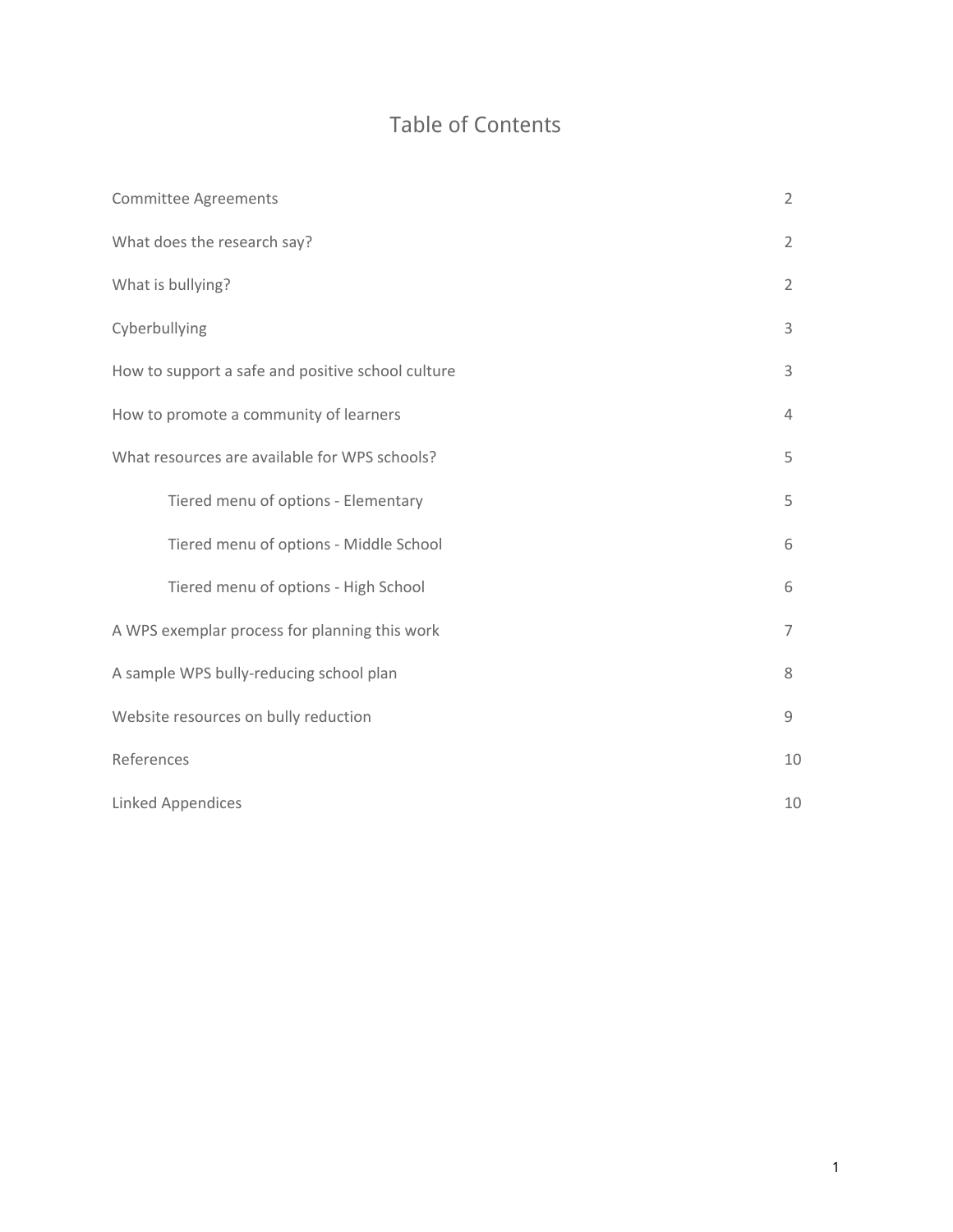# AGREEMENTS MADE TO GUIDE THIS EFFORT:

- 1. When it comes to reducing bullying, schools **must** have a plan;
- 2. Schools need voice, choice and flexibility, based on their needs and resources, to reduce bullying with guidance from this Handbook;
- 3. Reducing bullying in schools is multifaceted, not singularly focused on any one particular bully-prevention program;
- 4. Educators emphasize positive, proactive language that encourages the behavior we want to see, not what we *don't want* to see; and
- 5. Grassroots efforts are encouraged from students, staff and/or parents.

# WHAT DOES THE RESEARCH SAY ABOUT REDUCING SCHOOL BULLYING?

The conventional wisdom with regard to reducing bully-behavior in schools lends one to believe that the implementation of *bully-prevention programs* show the best results in addressing bullying. However, the research doesn't fully support that which may seem logical at face value; rather, it shows that this issue is more complicated than simply starting a bully-prevention program in isolation of other practices. According to a meta-analysis from Ferguson et al. (2007), schools that implement bully-prevention programs specifically targeting at-risk youth were only *slightly* effective in reducing violent behaviors on campus, and generally had a *minimal* effect on actual bullying and victimization. Further, in another large-scale study (Jeone and Lee, 2013), surprisingly, bully prevention had a negative effect on peer victimization. Contrary to their hypothesis, "students attending schools with bully prevention programs were more likely to have experienced peer victimization, compared to those attending schools without bully prevention programs." More recently, Yeager et al. (2015) have found in their meta-analyses that the strength of bully-prevention programs in schools loses its effectiveness as students become older (starting around 7th grade).

**So what should schools consider to reduce bullying?** According to Prevention at School (2017), schools will see best results when they develop a strong three-pronged process: (a) build safe environments for all students through culture and climate, (b) assess the extent of bully-behavior at school, and (c) implement practices, policies and rules intended to seriously address bullying.

## WHAT IS "BULLYING?"

There are several definitions of *bullying* as well as countless perceptions of what bullying is and what it is not. For our purposes here, we have adopted the [www.stopbullying.gov](http://www.stopbullying.gov/) definition from our Federal guidelines: Bullying is unwanted,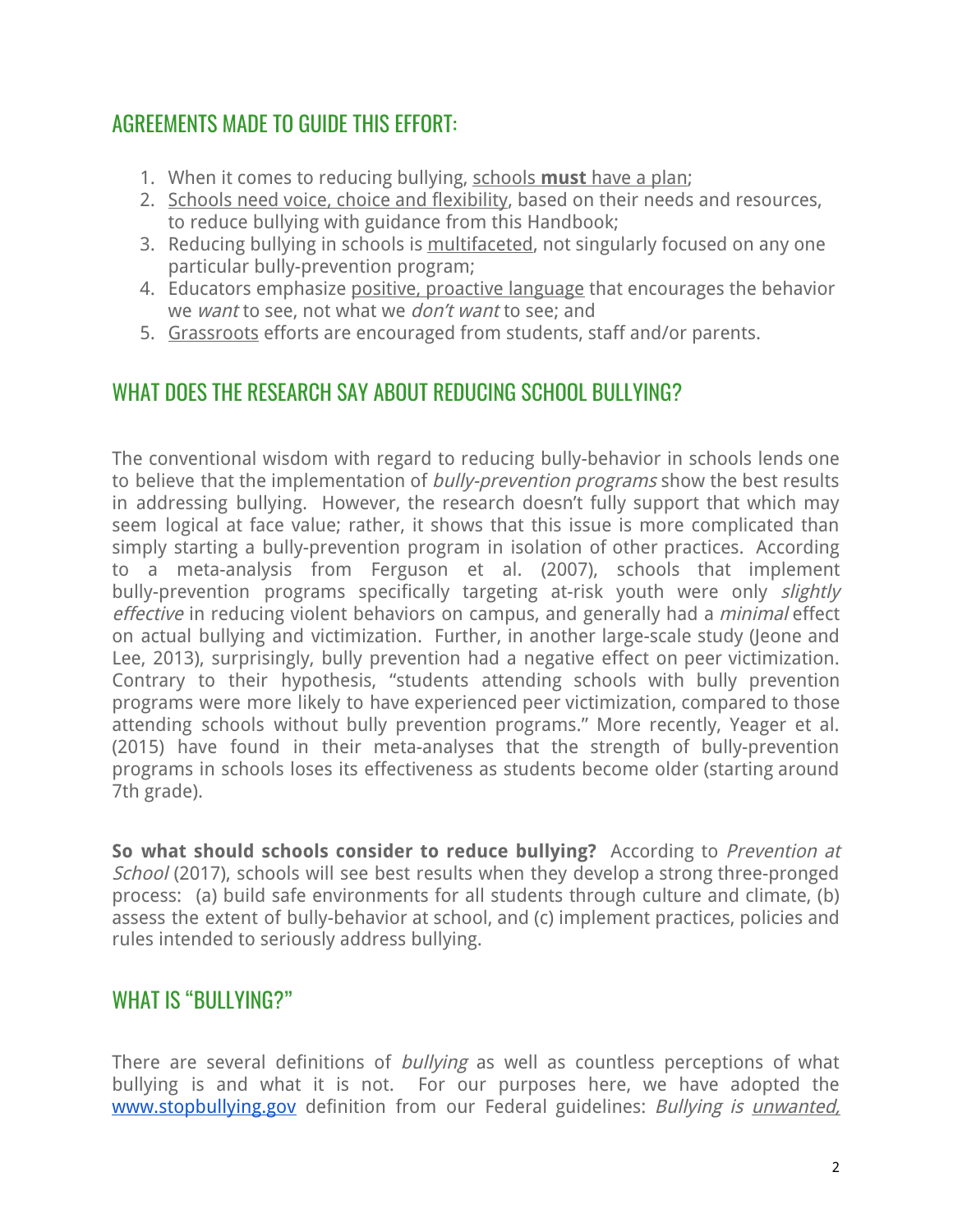(targeted) aggressive behavior among school-aged children that involves <sup>a</sup> real or perceived power imbalance. The behavior is repeated, or has the potential to be repeated over time that may have long-lasting effects. Bullying can occur face-to-face or through other means, such as as hand-written notes, computers and other digital instruments (i.e., cyberbullying - see more below).

**Bullying may include** actions such as "making threats, intimidation through coercion, spreading rumors, attacking someone physically or verbally, and excluding someone from a group on purpose." Technically speaking, however, **bullying does not include**: tattling, "being mean," "dirty looks," friendship breaks, spats/disagreements, mutually-based conflict, and so on, unless these issues become aggressive, imbalanced in power and repeated that can result in serious or long-lasting consequences.

## **CYBERBULLYING**

According to stopbullying.gov, cyberbullying "takes place over digital devices like cell phones, computers, and tablets and can occur through text messages, social media, forums or gaming where people can view, participate in or share content." Cyberbullying includes "sending, posting or sharing negative, cruel or harmful personal content about someone else, which can cause embarrassment or humiliation." Some cyberbullying can lead to criminal behavior and even litigation. Our CO Revised [Statutes](http://www.lexisnexis.com/hottopics/colorado/?app=00075&view=full&interface=1&docinfo=off&searchtype=get&search=C.R.S.+22-32-109.1) describe the powers and duties of school boards to ensure that schools have a plan to address student safety and bullying.

The [Common](https://www.commonsensemedia.org/blog) Sense Media webpage to assist staff and parents to help their students become responsible digital citizens in our current age of technology. Specifically, parents can help empower their children with strategies on how best to address cyberbullying, haters and trolls in this [section](https://www.commonsensemedia.org/cyberbullying) of the Common Sense Media website, which includes helpful "how to" videos, tips and articles.

## HOW DO WE AS WPS EDUCATORS SUPPORT A SAFE AND POSITIVE SCHOOL CULTURE?

First, **look inward**. Self reflect on how you as an individual are contributing toward a culture that is conducive to helping and supporting one another. Are you engaging in behavior that shows positivity and respect toward your fellow colleagues and students? Are you demonstrating effective and productive ways for addressing distress and conflict when it occurs? Are you serving as a model for others to emulate, especially when things don't always turn out as expected?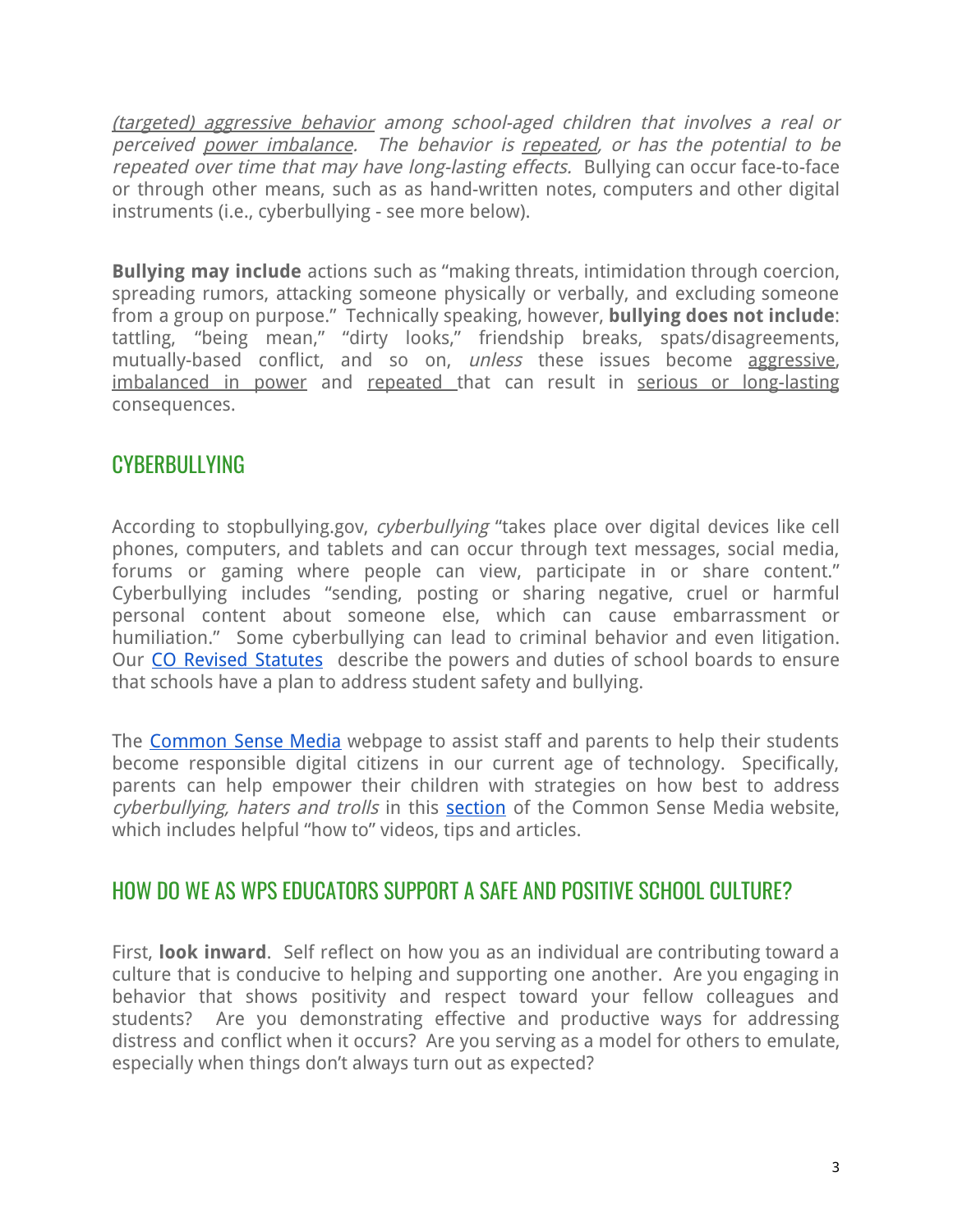Next, **look outward**. Recognize others who are demonstrating the values set by your school and district (such as our WPS We Agree statements). Conversely, address inappropriate behavior directly and steadfastly. Acknowledging "good" behavior while addressing "bad" behaviors shows that you take your school's values seriously. Promote a culture of kindness and decency among your students and ensure that the standard is universal and unambiguous (e.g., say "be kind, no exceptions").

Finally, **keep an open dialogue** with your colleagues, students and parents the importance of maintaining a positive culture that is conducive to the overall safety and well-being of others, not only from a physical standpoint but from an social-emotional one as well. Intentionally reach out to students! Most students want to contribute to their school's safe and positive culture if included in these discussions. The same goes with parents.

## HOW CAN I PROMOTE A CONNECTED COMMUNITY OF LEARNERS IN MY CLASSROOM?

At WPS, teachers are exposed and trained in a wide variety of initiatives intended to improve social-emotional learning and student engagement. Our WPS [Habits](http://wiki.westminsterpublicschools.org/mediawiki/index.php/SBS:Personal_v3) for a Successful [Personalized](http://wiki.westminsterpublicschools.org/mediawiki/index.php/SBS:Personal_v3) Learner, for example, allow students to learn skills necessary to manage their emotions, get organized and serve as effective team members. In addition, our district's initiative to improve student interaction and engagement in the classroom through Kagan Structures is a powerful way to build a positive and cohesive classroom environment.

Teachers are the most integral adults in the school for helping students learn skills that help them to resolve conflict, deal effectively with bullies, cope with stress and problem solve difficult circumstances. As alluded, teachers that expect and teach students to treat each other decently with one another (and tolerate nothing less) have classrooms of students that treat each other more decently (e.g., happy, engaging, forgiving, fair, etc.) when compared to classrooms that do not have the same expectations.

Also, since we enroll a diverse community of learners at WPS, it is important that all staff become *culturally competent* in working with all students. For example, Gary Howard's The Seven Principles for Culturally Responsive Teaching, he describes the following:

1. Students are affirmed in their cultural connections ("kids get it that we understand them or want to");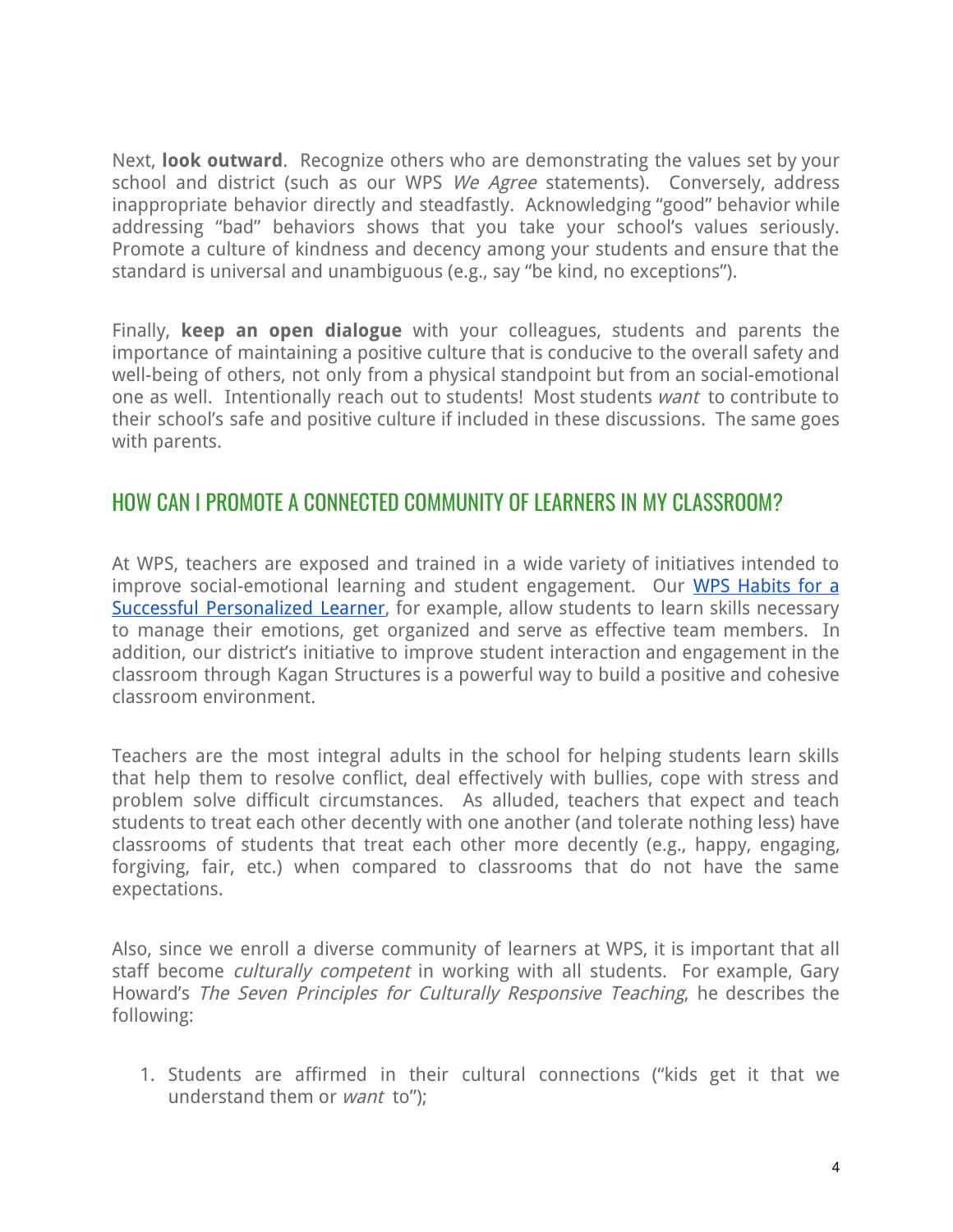- 2. Teachers are personally and culturally inviting ("kids get that we like them");
- 3. Learning environment is culturally and personally inviting ("diversity lives here and is seen as a strength");
- 4. Students are reinforced for academic development ("catching kids being smart");
- 5. Adjust instructional strategies to accommodate kids ("be flexible, agile to student needs");
- 6. Classroom is managed with firm, consistent and loving controls ("respect begins with the teacher"); and
- 7. Interactions stress community and individuality ("both are important for growth").

## WHAT PRO-ACTIVE RESOURCES ARE AVAILABLE FOR WPS SCHOOLS?

Like any Competency Based System, there is no *one-size-fits-all* approach that can meet the unique needs of every building. Each school has its unique set of resources, needs and community priorities. Therefore, it's important that school practices are tailored accordingly. To achieve this end, a **menu of options** has been created below for schools to select for enhancing culture and reducing bullying. The committee recommends that each school review and choose strong Tier I, II and III hyperlinked options below with the intent of enhancing your initiative over time.

| <b>Positive &amp; Safe Schools (Tier I)</b>                       | <b>Targeted Support (Tier II)</b>                                | <b>Remediation (Tier III)</b>                                                            |
|-------------------------------------------------------------------|------------------------------------------------------------------|------------------------------------------------------------------------------------------|
| <b>WPS Habits for a Successful</b><br><b>Personalized Learner</b> | <b>Assess Extent of Bullying in</b><br><b>Your School</b>        | <b>Set Strong Policies and Rules</b>                                                     |
| <u>The Leader in Me (\$)</u>                                      | <b>Bully Prevention in Positive</b><br><b>Behavioral Support</b> | Refer to school-based Mental<br><b>Health Interventionist for</b><br>skill-based support |
| Rachel's Challenge                                                | <b>Peer Mediation Program</b>                                    | Refer to community-based<br><b>MH</b> services                                           |
| <b>Restorative Practices</b>                                      | Kelso's Choice (\$)                                              | Refer to school-based MH for<br>possible BCBA support                                    |
| Peacemakers - Levels 3-6                                          | <b>Mindfulness</b>                                               |                                                                                          |
| Caring School Community (\$)                                      | Kagan Win-Win Discipline (\$)                                    |                                                                                          |
| <b>Positive Behavioral</b><br><b>Interventions &amp; Supports</b> | Small-group counseling                                           |                                                                                          |

#### **Elementary**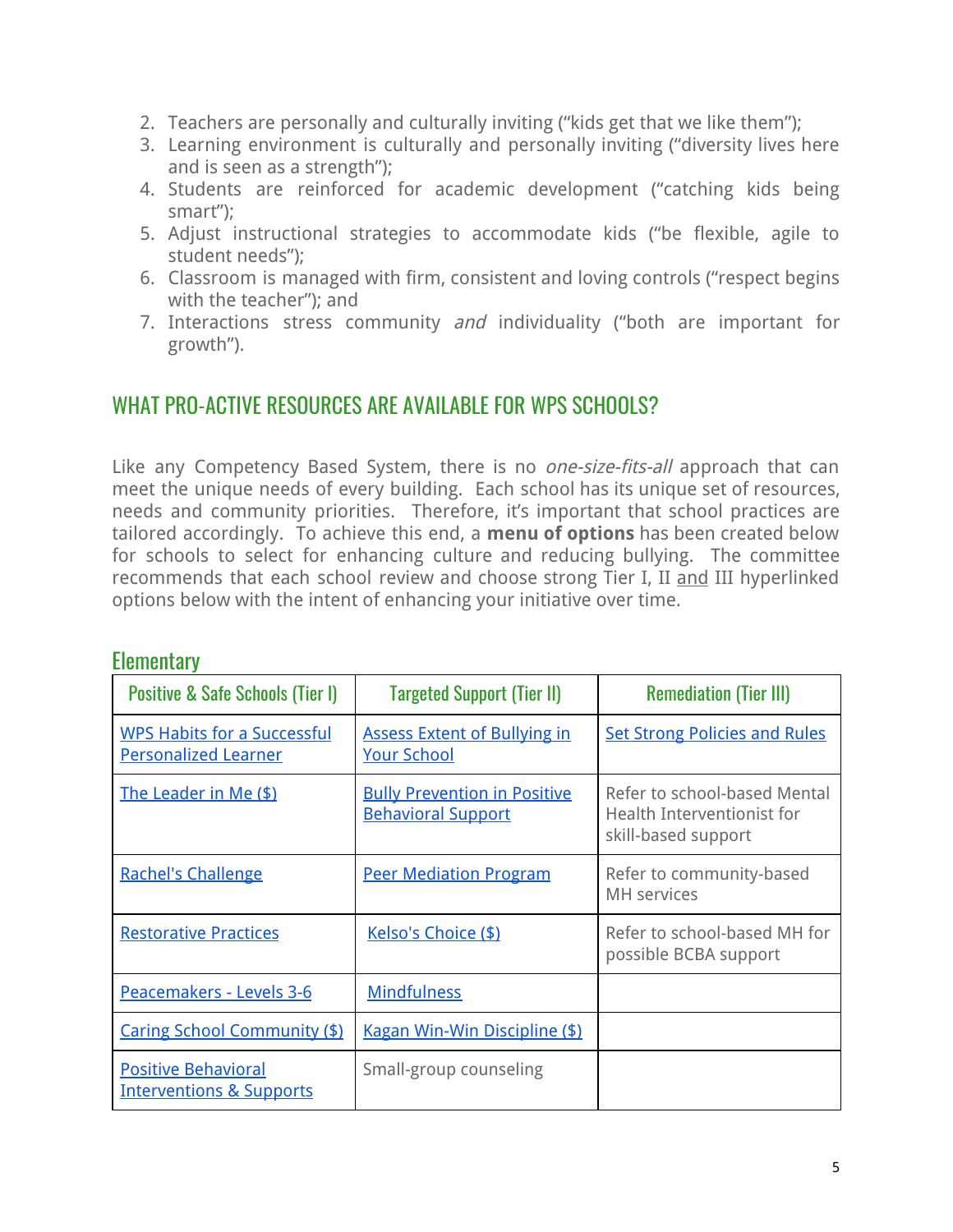| (PBIS)                         |  |
|--------------------------------|--|
| <b>Ripple Kindness Project</b> |  |
| <b>The Ophelia Project</b>     |  |
| <b>Random Acts of Kindness</b> |  |
| The Boys Town Model (\$)       |  |
| No Place for Hate (\$)         |  |
| <b>You Matter Campaign</b>     |  |

# Middle School

| <b>Positive &amp; Safe Schools (Tier I)</b>                                 | <b>Targeted Support (Tier II)</b>                                | <b>Remediation (Tier III)</b>                                                     |
|-----------------------------------------------------------------------------|------------------------------------------------------------------|-----------------------------------------------------------------------------------|
| <b>WPS Habits for a Successful</b><br><b>Personalized Learner</b>           | <b>Assess Extent of Bullying in</b><br><b>Your School</b>        | <b>Set Strong Policies and Rules</b>                                              |
| Rachel's Challenge                                                          | <b>Peer Mediation Program</b>                                    | Refer to school-based Mental<br>Health Interventionist for<br>skill-based support |
| No Place for Hate (\$)                                                      | <b>BASE Education Software</b><br><u>Program (\$)</u>            | Refer to community-based<br>MH services                                           |
| <b>Random Acts of Kindness</b>                                              | <u>The Boomerang Project (\$)</u>                                | Refer to school-based MH for<br>possible BCBA support                             |
| The Boys Town Model (\$)                                                    | <b>Bully Prevention in Positive</b><br><b>Behavioral Support</b> |                                                                                   |
| <b>Positive Behavioral</b><br><b>Interventions &amp; Supports</b><br>(PBIS) | Kagan Win-Win Discipline (\$)                                    |                                                                                   |
| <b>Second-Step Middle School</b><br>(4)                                     | <b>Mindfulness</b>                                               |                                                                                   |
| <b>BASE Education (Tier I/II)</b>                                           | Small-group counseling                                           |                                                                                   |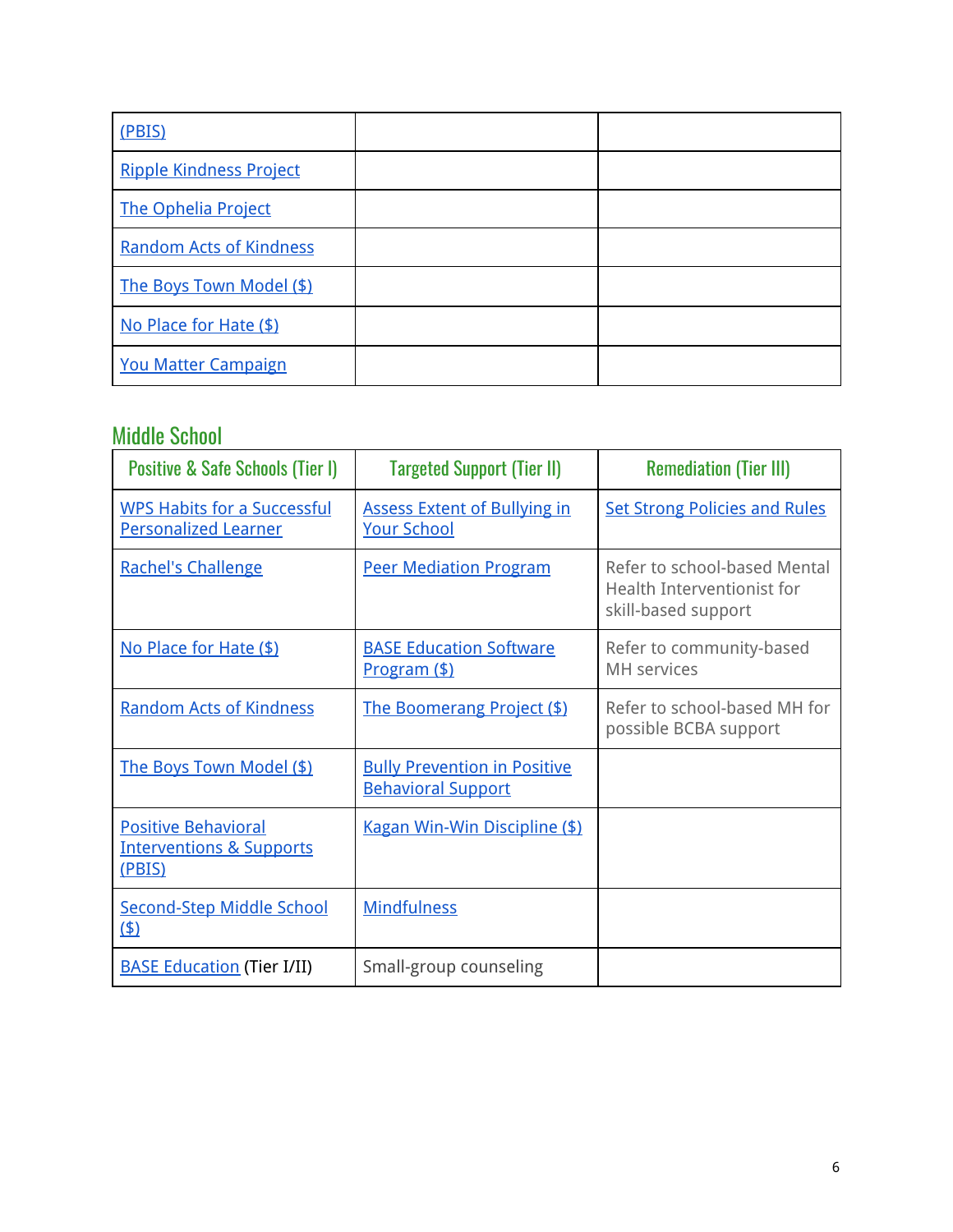#### High School

| <b>Positive &amp; Safe Schools (Tier I)</b>                                 | <b>Targeted Support (Tier II)</b>                                | <b>Remediation (Tier III)</b>                                                            |
|-----------------------------------------------------------------------------|------------------------------------------------------------------|------------------------------------------------------------------------------------------|
| <b>WPS Habits for a Successful</b><br><b>Personalized Learner</b>           | <b>Assess Extent of Bullying in</b><br><b>Your School</b>        | <b>Set Strong Policies and Rules</b>                                                     |
| Rachel's Challenge                                                          | <b>Peer Mediation Program</b>                                    | Refer to school-based Mental<br><b>Health Interventionist for</b><br>skill-based support |
| No Place for Hate (\$)                                                      | <b>BASE Education Software</b><br>Program (\$)                   | Refer to community-based<br><b>MH</b> services                                           |
| <b>Breaking Down the Walls (\$)</b>                                         | <u>The Boomerang Project (\$)</u>                                | Refer to school-based MH for<br>possible BCBA support                                    |
| <b>Positive Behavioral</b><br><b>Interventions &amp; Supports</b><br>(PBIS) | <b>The Discovery Program</b>                                     |                                                                                          |
| <b>Random Acts of Kindness</b>                                              | <b>Bully Prevention in Positive</b><br><b>Behavioral Support</b> |                                                                                          |
| The Boys Town Model (\$)                                                    | <b>Mindfulness</b>                                               |                                                                                          |
| Sources of Strength (\$)                                                    | Small-group counseling                                           |                                                                                          |
| <b>BASE Education (Tier I/II)</b>                                           |                                                                  |                                                                                          |

## A WPS EXEMPLAR PROCESS FOR IMPLEMENTING THIS WORK

- 1. Convene a group of educators (e.g., BLT) and parent representative(s) to review this Handbook and discuss your approach for reducing bullying. **Tip:** For middle- and high-school levels, consider student representative.
- 2. Consider [assessing the extent of bullying in your school](https://www.stopbullying.gov/prevention/at-school/assess-bullying/index.html) to determine how best to approach bully-behavior and decide from whom the data will be derived (i.e., parents, students, and/or staff).

**Tip:** Select your strong data educators to initiate. Also, keep assessment tool brief, easy to use and relevant (e.g., via Google Form).

3. Review the data and hyperlinked resources in each of the 3 tiers that pertain to your school level and discuss the most promising options based on needs. **Tip:** Divide and conquer and perhaps utilize Kagan Structures.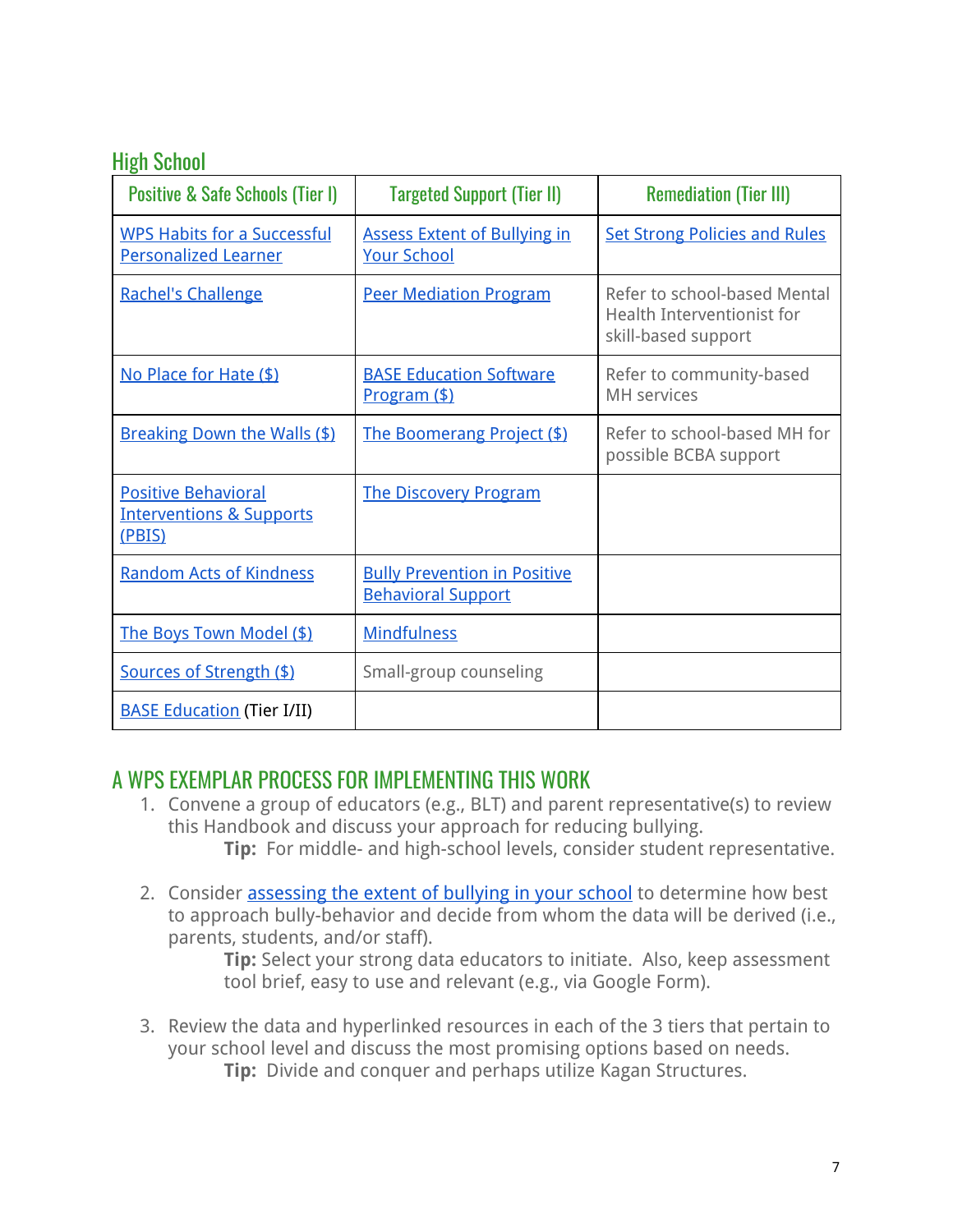- 4. From the options chosen, begin fleshing out the details for implementation (e.g., messaging and buy-in, training, processes and procedures). **Tip:** Start small (perhaps 1-2 options per tier), then expand as needed.
- 5. Review your school's current policy, rules and procedures for addressing bullying and compare them to best practices [Setting Strong Policies and Rules](https://www.stopbullying.gov/prevention/at-school/rules/index.html) from the [www.stopbullying.gov](http://www.stopbullying.gov/) site. Align as necessary. **Tip:** Ensure all have a role for addressing bullying in your building.
- 6. If staff training is needed, determine how and when this will be accomplished. **Tip:** Your Mental Health Interventionists are great resources.
- 7. When rolling out this initiative, ensure the presentations with students are fun, engaging and generate student excitement. Invite parents to be involved! **Tip:** Select your most well-liked and excitable educators to present to students (i.e., who are your school's best cheerleaders?).
- 8. Determine your measurables in how progress will be shown over time (e.g., reduction in disciplinary referrals resulting from bullying, school climate and culture questionnaires, parent satisfaction surveys, etc.).

**Tip:** Consider easy-to-create pre-post approaches and share your success with others!

9. Adjust initiative based on wisdom gained from the data and input from staff, parents and students over time.

**Tip:** Initiatives like this one are always a work in progress, so seek to improve, not to fix.

# SAMPLE SCHOOL PLAN FOR REDUCING BULLYING

| Item           | <b>Description</b>                                                                                                                                                                             | <b>Lead</b>            | <b>Timeline</b> |
|----------------|------------------------------------------------------------------------------------------------------------------------------------------------------------------------------------------------|------------------------|-----------------|
| 1a             | Develop and send a Google survey to parents, students and staff<br>that helps establish the unique school needs related to bullying                                                            | Social<br>Worker       | <b>May 15</b>   |
| 1 <sub>b</sub> | Hold retreat with BLT members to review anti-bullying practices<br>and hone new ones from updated guidance.                                                                                    | Principal              | July 26-27      |
| 1 <sub>c</sub> | At retreat (day 1), BLT selected the following: Tier I (Rachel's<br>Challenge and Acts of Random Kindness), Tier II (BASE Ed., and<br>Peer Mediation) and Tier III (intensive MH support)      | Principal              | July 26         |
| 1 <sub>d</sub> | At retreat (day 2), BLT began to flesh out details including<br>(communicating with staff and establishing buy-in, training<br>needs, update practices, policies and procedures, update tools, | Assistant<br>Principal | July 27         |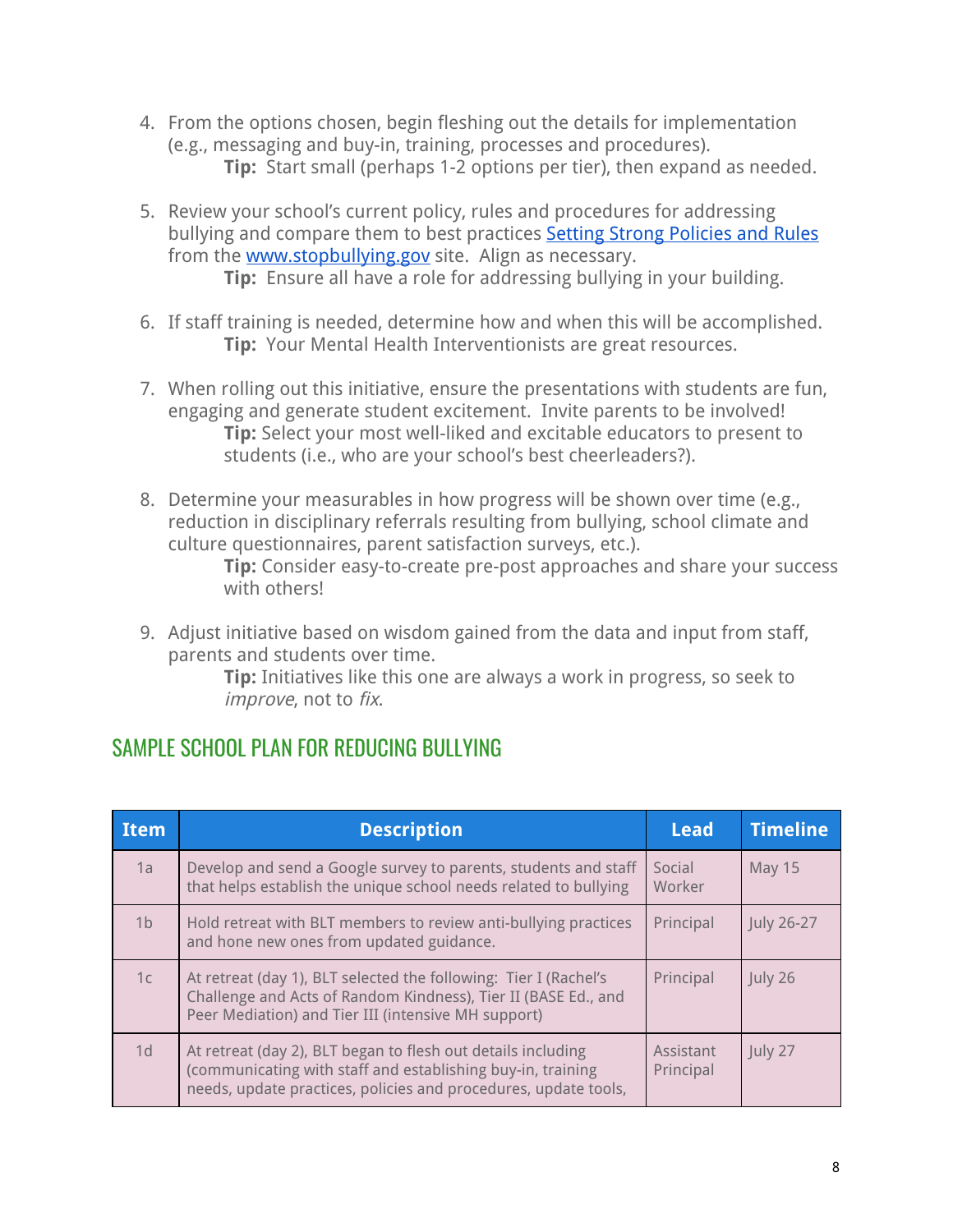|                | establish measurables for success)                                                                                                                                                                                                           |                                     |                                      |
|----------------|----------------------------------------------------------------------------------------------------------------------------------------------------------------------------------------------------------------------------------------------|-------------------------------------|--------------------------------------|
| 1e             | Modify school policies, rules and procedures aligned with best<br>practices from stopbullying.gov website.                                                                                                                                   | Principal                           | August 1                             |
| 2a             | Present draft plan to all staff, including licensed and ESP.<br>Establish buy-in with 80% support. If not established, discuss<br>what tweaks need to be made to reach criterion.                                                            | <b>BLT</b><br>members/<br>Principal | August 10<br>(day 1 for<br>staff)    |
| 2 <sub>b</sub> | Train staff on school new procedures and practices related to<br>the bully-reducing initiative (e.g., use of common language,<br>referral process, working with "bystanders," etc.).                                                         | Assistant<br>Principal              | August 10                            |
| 3a             | Roll-out new initiative to students and families, to generate<br>interest, excitement and commitment to creating a "positive<br>community of learners" that supports one another (see SCMS<br><b>Bulldog Basics program).</b>                | Co-present<br>by two<br>teachers    | August 16<br>(day 1 for<br>students) |
| 4a             | For program evaluation, conduct a <i>pre-test</i> with students on<br>skills (e.g., anger management) and perceptions of school safety<br>and positive culture (e.g., "I feel safe at my school.") Consider<br>for staff and/or parents too. | Social<br>Worker                    | August 16<br>(BOY)                   |
| 4 <sub>b</sub> | For program evaluation, conduct a <i>post-test</i> with students on<br>skills and perceptions of school safety and positive culture.                                                                                                         | Social<br>Worker                    | <b>May 15</b><br>(EOY)               |
| 5a             | At next summer retreat, tweak school-based bullying initiative<br>based on wisdom gained from data and teacher input. In other<br>words, what worked/did not work? What changes are needed?                                                  | <b>BLT</b><br>members/<br>Principal | July 28                              |

## TOP ONLINE RESOURCES ON BULLYING

- The definitive **[website](http://www.stopbullying.gov/)** on bullying and cessation resources federal office. This site includes information on: bullying and cyberbullying; prevention and several resources on the topic.
- Topics of bullying are addressed comprehensively from this [website](http://www.apa.org/topics/bullying/) from the American Psychological Association (APA). This site includes information on: strategies for addressing bullying at school; prevention; and several readings on the topic.
- This [website](https://www.nasponline.org/resources-and-publications/resources/school-safety-and-crisis/bullying-prevention) from the National Association of School Psychologists (NASP) is resource heavy for school-wide bully prevention activities and strategies for educators.